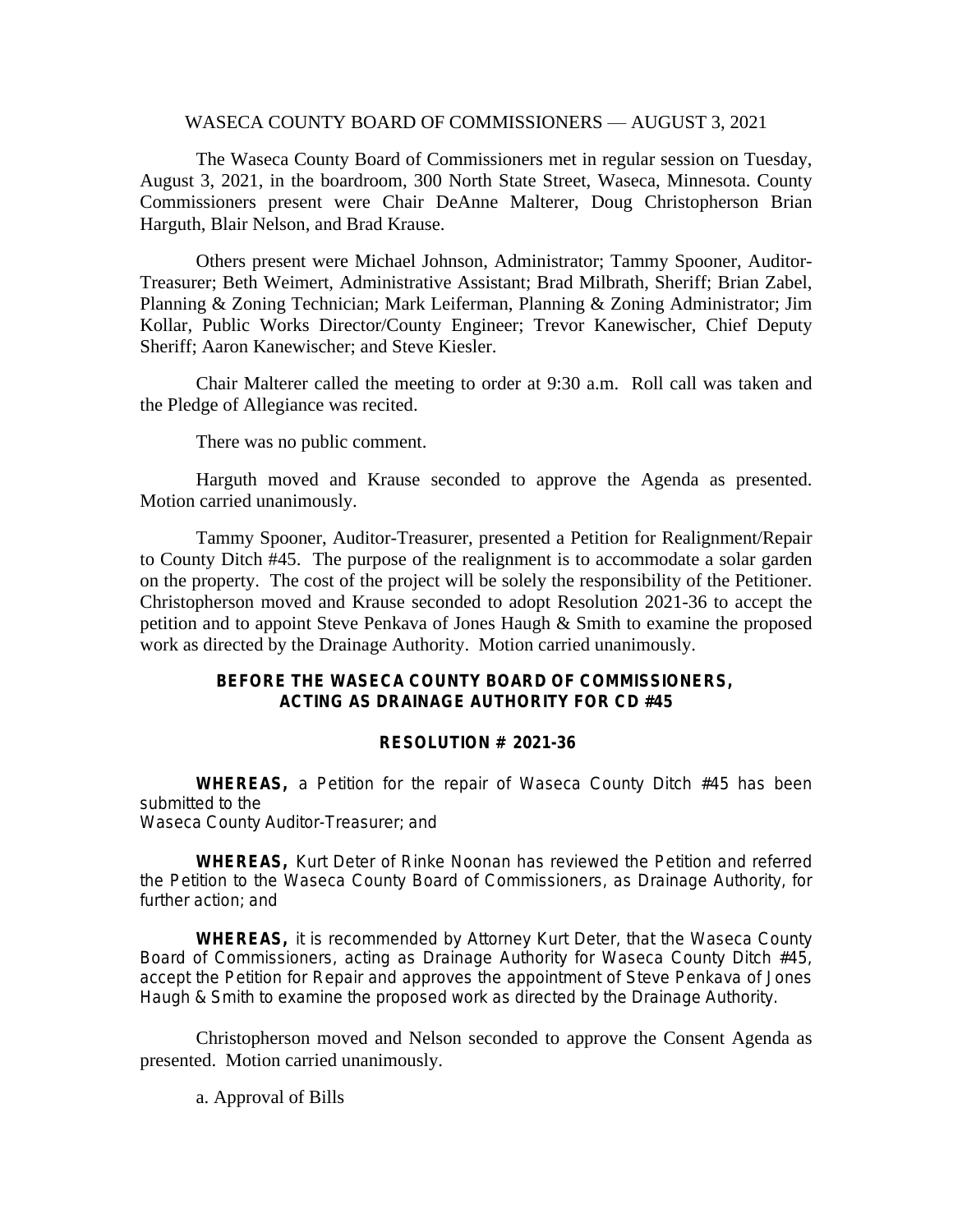- b. Transfer \$90.00 from Fund 80 to Fund 25 to correct a document recording
- c. Reclassification of Human Resources Generalist from Grade 5 to Grade 7

Mark Leiferman, Planning & Zoning Administrator, presented information for consideration of an amendment to the Unified Development Code (UDC). Mark is requesting the amendment to correct discrepancies and contradicting language in the code. Chair Malterer opened a public hearing for public comment at 9:36 a.m. There was no public comment. Christopherson moved and Krause seconded to close public hearing at 9:37 a.m. Motion carried unanimously. Christopherson moved and Krause seconded to amend  $\S 302(B)(1)$  and  $\S 4.02$  (C)(2)(f) of UDC. Motion carried unanimously.

Brian Zabel, Planning & Zoning Technician, presented proposed changes to clean-up contradictions to the language in §6.05 of the Unified Development Code. Chair Malterer opened the public hearing at 9:42 a.m. for public comment. There was no public comment. Krause moved and Nelson seconded to close the public hearing at 9:43 p.m. Motion carried unanimously. Nelson moved and Krause seconded to amend §605 of UDC. Motion carried unanimously.

Brian Zabel, Planning & Zoning Technician, presented proposed changes to §6.06 of the Unified Development Code to further define the current definition of a feedlot, as well as, other minor language changes. Chair Malterer opened public hearing at 9:49 a.m. for public comment. There was no public comment. Harguth moved and Krause seconded to second to close hearing at 9:50 a.m. Motion carried unanimously. Harguth moved and Krause seconded to approve amendments to §6.60 of UDC in their entirety. Motion carried unanimously.

The following ordinance approves the changes as outlined in the prior three paragraphs of these minutes.

## **ORDINANCE 147 WASECA COUNTY AN ORDINANCE AMENDING §3.02(B)(1) AND §4.02(C)(2)(f); §6.05 AND §6.06 OF THE WASECA COUNTY UNIFIED DEVELOPMENT CODE**

The County Board of Commissioners for Waseca County hereby ordains as follows:

**WHEREAS,** Waseca County Planning and Zoning requested an amendment to the Waseca County Unified Development Code §3.02(B)(1), §4.02(C)(2)(f); §6.05 and §6.06; and

**WHEREAS,** the Waseca County Planning Commission conducted a public hearing on July 1, 2021 regarding the proposed amendment to the Waseca County Unified Development Code, and recommends its approval as depicted in Exhibits A through F to the Waseca County Board of Commissioners; and

**WHEREAS**, the Waseca County Board of Commissioners held a public hearing at their meeting on August 3, 2021 to adopt the amendment to the Waseca County Unified Development Code as shown in Exhibit A through F;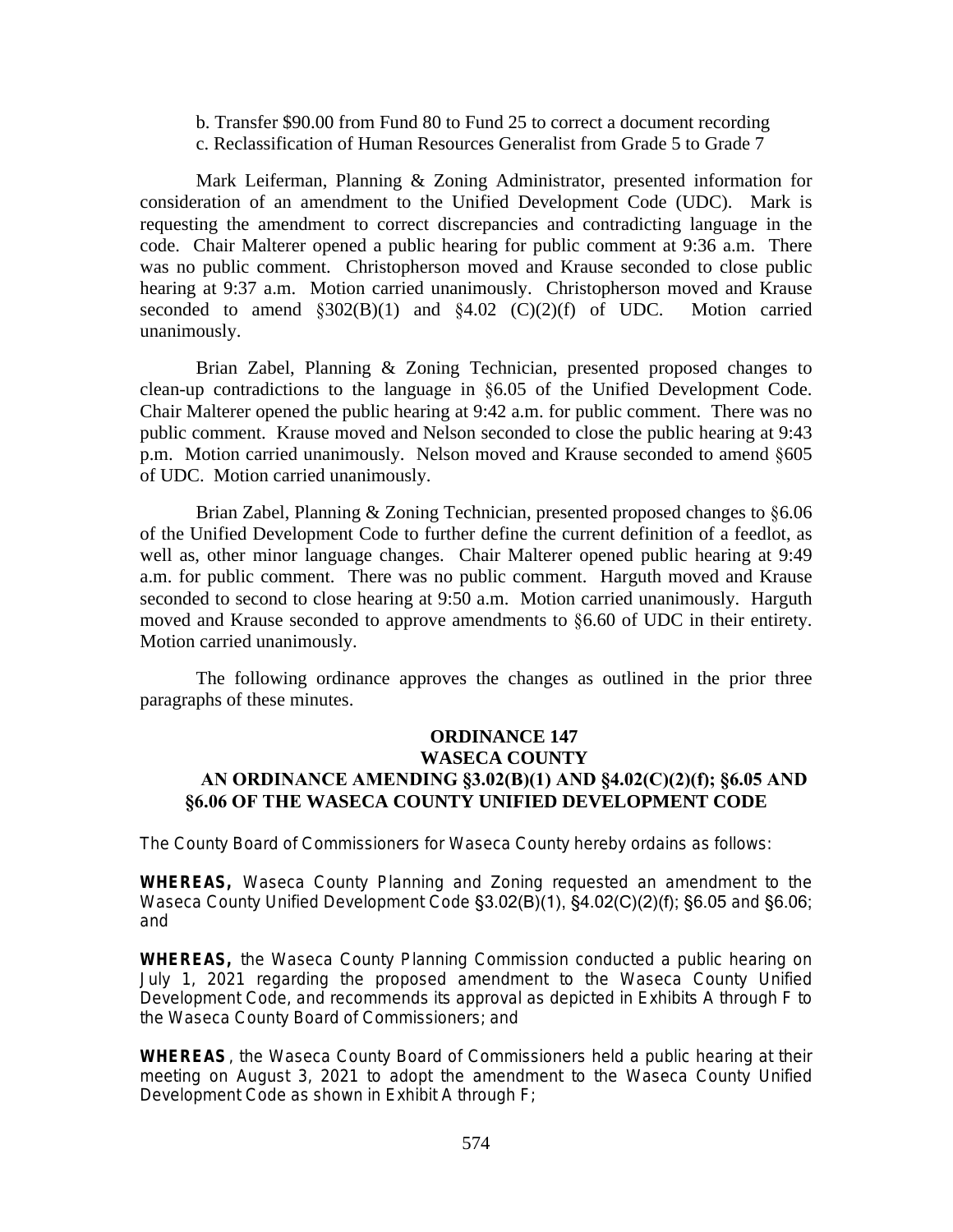**NOW, THEREFORE** , Waseca County Board of Commissioners does ordain that the Waseca County Unified Development Code shall be amended as shown in Exhibit A through F appended to this Ordinance.

(A full copy of the ordinance, together with attachments is on file at the Planning & Zoning Office.)

Mark Leiferman, Planning & Zoning Administrator, requested approval of a Preliminary and Final Plat for Sexton Subdivision No. 2, located in Section 11 of Janesville Township. Having previously reviewed the criteria, the Board dispensed with the formal reading. Conditions were also previously reviewed and the Board dispensed with the formal reading. Nelson moved and Christopherson seconded to approve the criteria. Motion carried unanimously. Nelson moved and Krause seconded to adopt Resolution # 2021-33 approving the Preliminary and Final Plat for Sexton Subdivision No. 2. Motion carried unanimously.

### **RESOLUTION # 2021-33**

#### **RESOLUTION OF THE WASECA COUNTY BOARD OF COMMISSIONERS APPROVING THE PRELIMINARY AND FINAL PLAT OF SEXTON SUBDIVISION NO. 2 TO WASECA COUNTY, MINNESOTA**

**WHEREAS,** Martin H. Sexton, owner of the property with identification number 06.011.1000 and described in Attachment "A" attached hereto and have requested that the parcel above be subdivided into a new subdivision to be known as Sexton Subdivision No. 2 in Janesville Township.

**WHEREAS**, Waseca County Unified Development Code specifies that a major subdivision is required for proposed land divisions that will result in more than one lot; or divisions that would create an increase in residential density greater than provided for within the code; and

**WHEREAS,** the site meets the minimum lot size for properties that are located in the LR Limited Residential District which allows a residential base density of eight residential dwellings per 40 acres of land; and

**WHEREAS,** the access to the site will be from the East Elysian Lake Road (County Road 3); and

**WHEREAS,** the Unified Development Code requires that five (5) percent of the gross area of the subdivision to be dedicated for public recreation space, school sites or other public use with such percentage being in addition to property dedicated for streets, alleys, easements, or other public ways, or contribute fee-in-lieu to a capital fund for recreational facilities; and

**WHEREAS,** when a subdivision is too small for the practical dedication of public land or if no land in the subdivision is suitable for such use, the subdivider shall be required by the County to pay a fee equal to five (5) percent of the land value prior to subdivision as determined by the Waseca County Assessor; and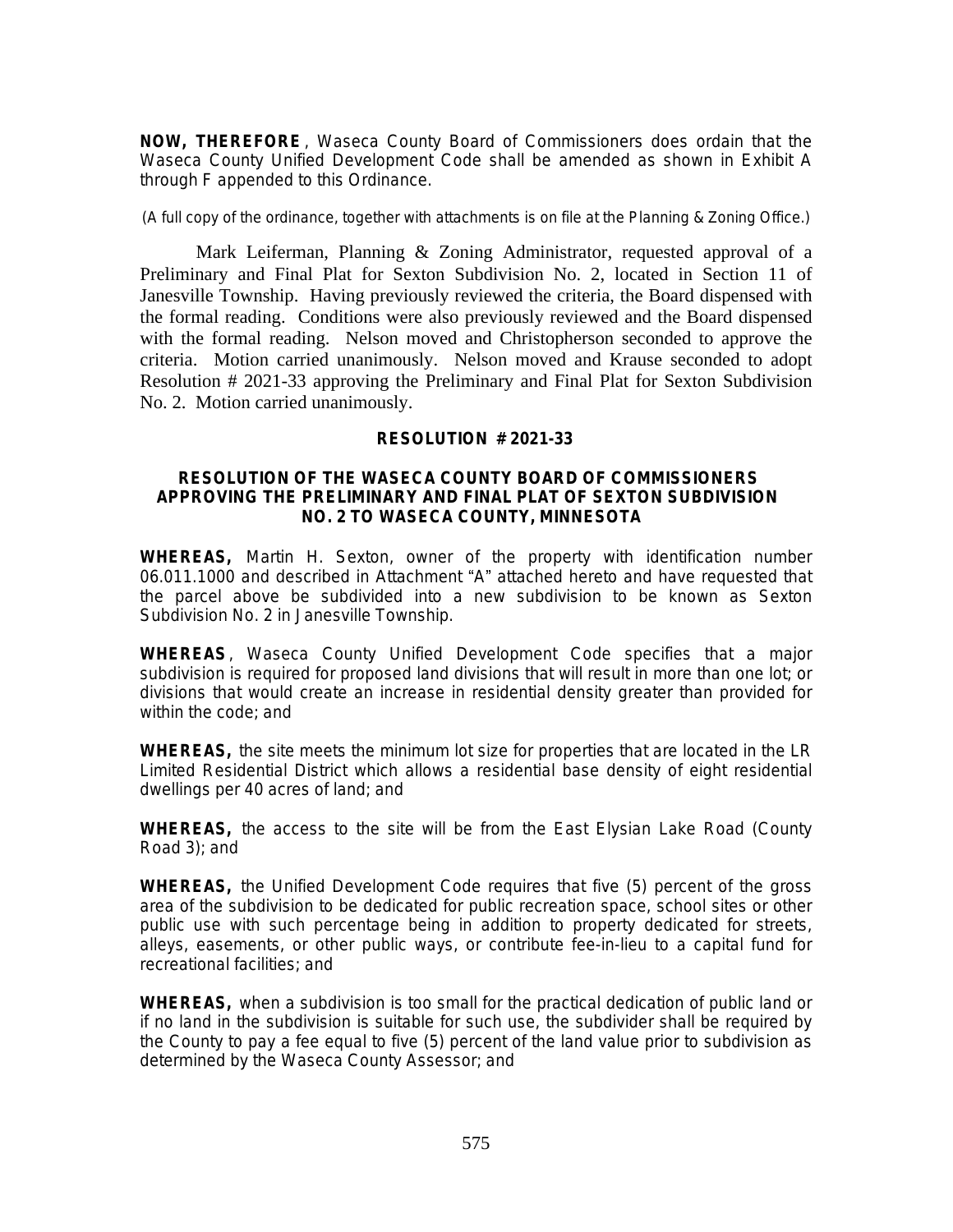**WHEREAS,** notice of public hearing was published and mailed notices were sent to adjacent property owners and the Waseca County Planning Commission met and held a public hearing on this matter on July 1, 2021; and

**WHEREAS,** the Waseca County Planning Commission recommended approval of the Preliminary and Final Plats as depicted in Attachments B and C with the conditions as outlined in Attachment "D" attached hereto following the public hearing on July 1, 2021.

**NOW, THEREFORE,** be it resolved by the County Board for Waseca County that:

- (A) The Preliminary and Final Plat of Sexton Subdivision No. 2 as described above and as depicted on the Attachment "B" and Attachment "C" attached hereto, will not negatively impact the public health, safety, or welfare or interest of any owners of property surrounding the proposed subdivision nor will such use be inconsistent with the Comprehensive Plan or Unified Development Code for Waseca County.
- (B) That the Preliminary Plat and Final Plat of Sexton Subdivision No. are approved subject to the conditions recommended by the Waseca Planning Commission described above.
- (C) That the Preliminary and Final Plat drawings depicted on the Attachment "B" and Attachment "C" attached hereto are approved in substantially the same form as prepared by Bolten and Menk and as the plans presented to the Planning Commission on July 1, 2021.

(A full copy of the foregoing resolution, together with attachments is on file in the Planning & Zoning Office.)

Mark Leiferman, Planning & Zoning Administrator, requested approval to vacate utility easements and approve a Preliminary and Final Plat for M & M Addition in Janesville Township. The Board having previously reviewed the criteria and conditions, dispensed with the formal reading. Christopherson moved and Harguth seconded to approve the criteria. Motion carried unanimously.

Krause moved and Christopherson seconded to adopt Resolution # 2021-34 approving vacating utility easements and approving the plats for  $M \& M$  Addition. Motion carried unanimously.

### **RESOLUTION # 2021-34**

#### **RESOLUTIONOF THE WASECA COUNTY BOARD OF COMMISSIONERS VACATING THE UTILITYEASEMENTS AND APPROVING THE PLAT OF M & M ADDITION TO WASECA COUNTY**

**WHEREAS,** Michael T. Cahill (also known as Michael Terrance Cahill) and Kathryn M. Cahill are the owners of Lot 3, Block Two (2), RBK Subdivision to Waseca County, as such subdivision was filed for record in the Office of the Waseca County Recorder as Document No.267366 on September 13, 2006; and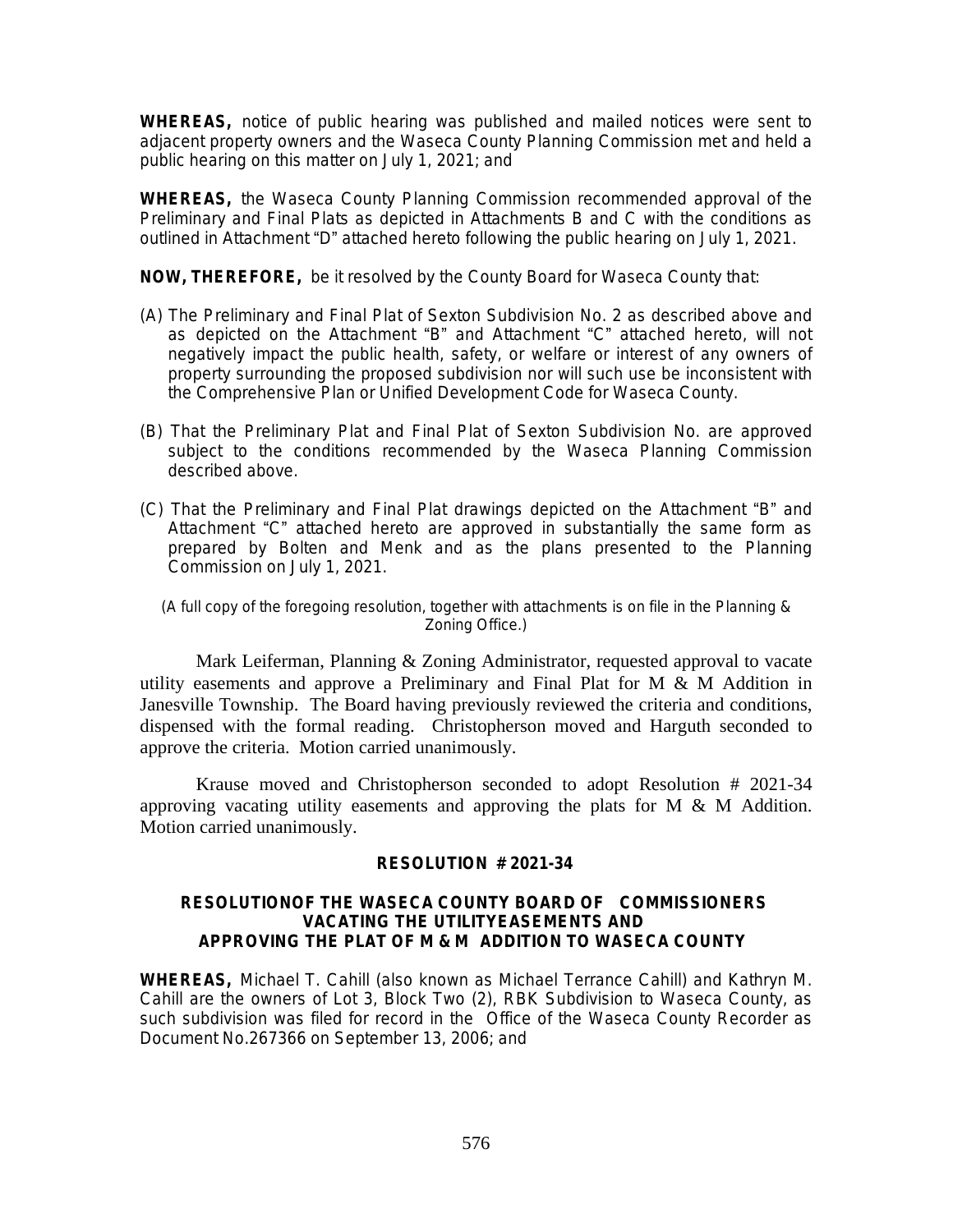**WHEREAS,** Michael Burke (also known as Michael Steven Burke) owns Lot 4, Block One (1), RBK Subdivision No. 3, as such subdivision was filed for record in the Office of the Waseca County Recorder as Document No. 285466 on September 2, 2010; and

**WHEREAS,** Michael T. Cahill (also known as Michael Terrance Cahill) and Michael Burke (also known as Michael Steven Burke) are the joint tenant owners of Lot 5, Block One (1), RBK Subdivision No. 3 and filed for record as referenced above; and

**WHEREAS,** the above owners of the above described properties in Waseca County, Minnesota, have requested that Waseca County vacate certain utility easements within the lots referenced above; and

**WHEREAS,** the above owners of the above described properties have also requested that Waseca County vacate the six foot wide Lake Access Easement located between Lot 4 and Lot 5, Block One (1), RBK Subdivision No. 3, as described and depicted in the Amendment to Development Agreement, RBK Subdivision No. 3 to Waseca County dated August 21, 2014 and filed for record in the Office of the County Recorder on September 15, 2014 as Document No. 301838 and as depicted in the Amendment to Shoreland Preservation Easement dated and filed on the same date and recorded as Document No. 301839; and

**WHEREAS,** the above owners of the above described properties wish to re-plat the lots described above within the above-referenced subdivisions and create the M & M Addition to Waseca County; and

**WHEREAS,** with the exception of the vacation of the Lake Access Easement referenced above,

Waseca County finds it in the public interest to maintain the requirements contained in the Shoreland Preservation Easement dated August 13, 2010 and filed for record in the Office of the County Recorder on September 2, 2010 as Document No. 301839 (as amended as referenced herein) and the Development Agreement dated August 13, 2010 and filed for record in the Office of the County Recorder on September 2, 2010 as Document No. 301838 (as amended as referenced herein).

**NOW, THEREFORE,** Waseca County does hereby ordain:

**Section I.** The County Board of Waseca County finds that the vacation of the utility easements within the lots referenced above and the Lake Access Easement between the two lots described above will not impact the public health, safety, or welfare or interest of any owners of property surrounding the proposed easements, any public utility nor will such vacation be inconsistent with the Comprehensive Plan of Waseca County.

**Section 2.** Waseca County hereby vacates the utility easements within Lot 3, Block two (2), RBK Subdivision and Lots 4 and 5, Block One (1), RBK Subdivision No. 3 and vacates the six foot Lake Access Easement adjacent to property line between Lots 4 and 5, Block One (1), RBK Subdivision No. 3.

**Section 3.** Waseca County agrees 35th Street and the easements contained within the remainder of the RBK Subdivision and within RBK Subdivision No. 3 will exist as platted and further that 35th Street will remain a private drive until such a time as it is formally accepted as a public road by either Janesville Township or Waseca County.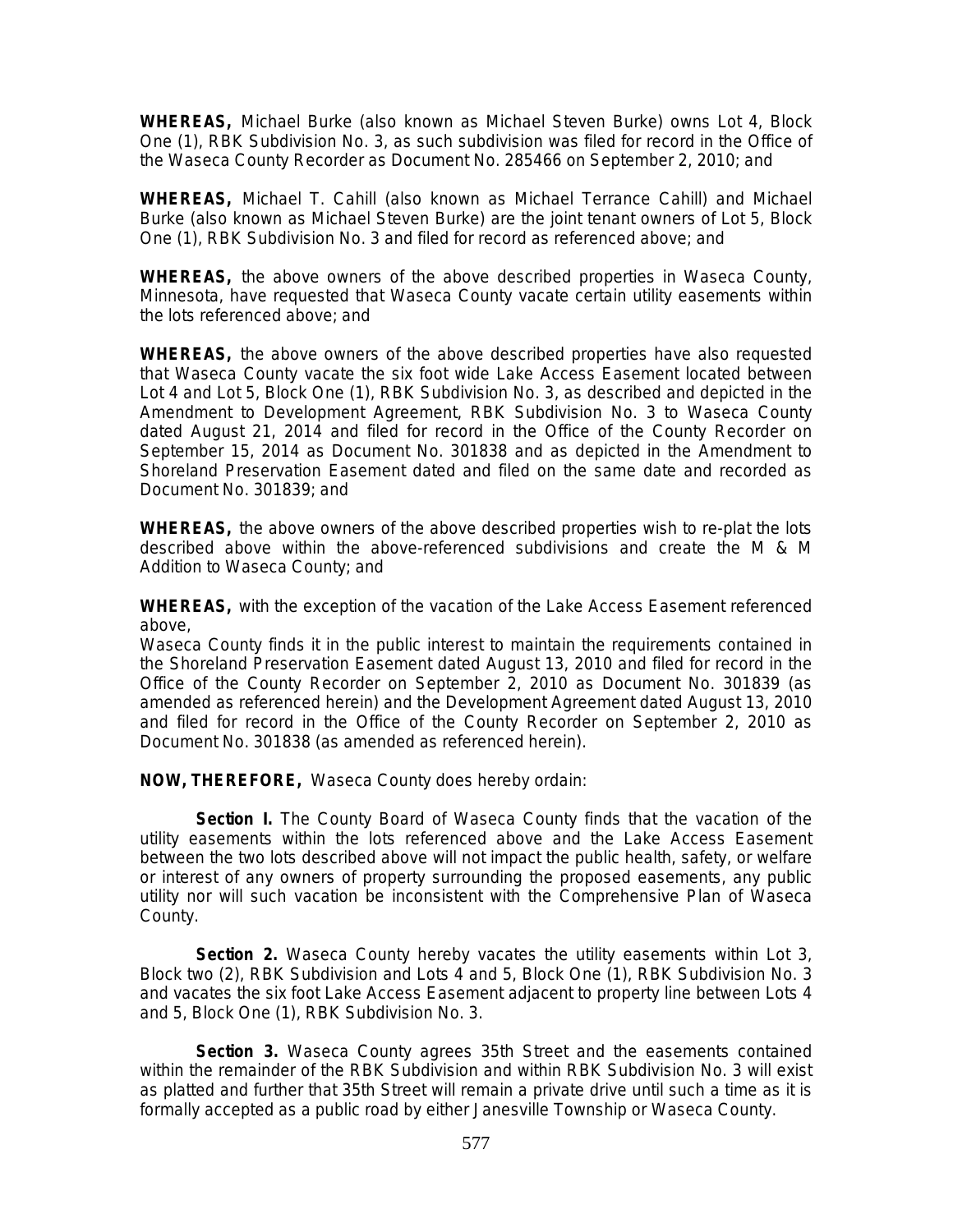**Section 4.** Waseca County agrees that the vacation of the easements referenced herein shall take effect upon the recording of the plat known as M & M Addition.

**Section 5.** This resolution vacates the easements referenced in Sections 2 and 3 above and does not modify or change the requirements contained within the abovereferenced Shoreland Preservation Easement (Recorded as Document No. 285468 as amended in Document No. 301839) or the Development Agreement (Document No. 283582 as amended in Document No. 301838).

**Section 6.** The easements to be vacated from the RBK Subdivision and the RBK Subdivision No. 3 are depicted on Attachment A to this resolution.

**Section 7.** The Preliminary Plat and Final Plat drawings for the M & M Addition depicted on Attachment B and C to this Resolution are approved subject to the Conditions for Approval provided in Attachment D.

**Section 8.** The Preliminary and Final Plat drawings are approved in substantially the same form as the plans presented to the Planning Commission on July 1, 2021 as prepared by Bolton and Menk.

(A full copy of the foregoing resolution, together with attachments is on file in the Planning & Zoning Office.)

Harguth moved and Krause seconded to approve the Preliminary and Final Plat of M & M Subdivision. Motion carried unanimously.

Jim Kollar, Public Works Director / County Engineer, presented bid results for pavement markings on various county roads. Two bids were received with AAA Striping Service being the lowest responsible bidder. Krause moved and Harguth seconded to award the bid to AAA Striping Service in the amount of \$35,680.00. Motion carried unanimously.

Michael Johnson, County Administrator, requested authorization to purchase a used aquatic weed harvester with American Rescue Plan Act (ARPA) funds by adopting Resolution # 2021-35. Johnson recommends, prior to final purchase, to obtain a permit from the DNR. Steve Kiesler, member of Lakes Association spoke in favor of the purchase. Johnson stated that ARPA is an appropriate funding source, given the amount of community involvement. Nelson moved and Harguth seconded to approve the purchase of a used aquatic weed harvester in the amount of \$290,280.00 by adoption of Resolution # 2021-35. Motion carried unanimously.

#### **RESOLUTION #2021-35**

#### **EXPENDITURE OF AMERICAN RESCUE PLAN ACT FISCAL RECOVERY FUNDS FOR THE PURCHASE OF ACQUATIC WEED HARVESTER**

**WHEREAS**, On March 11, 2021, President Biden signed the American Rescue Plan Act of 2021 (H.R. 1319) into law. The \$1.9 trillion package was intended to combat the Covid-19 pandemic, including the public health and economic impacts; and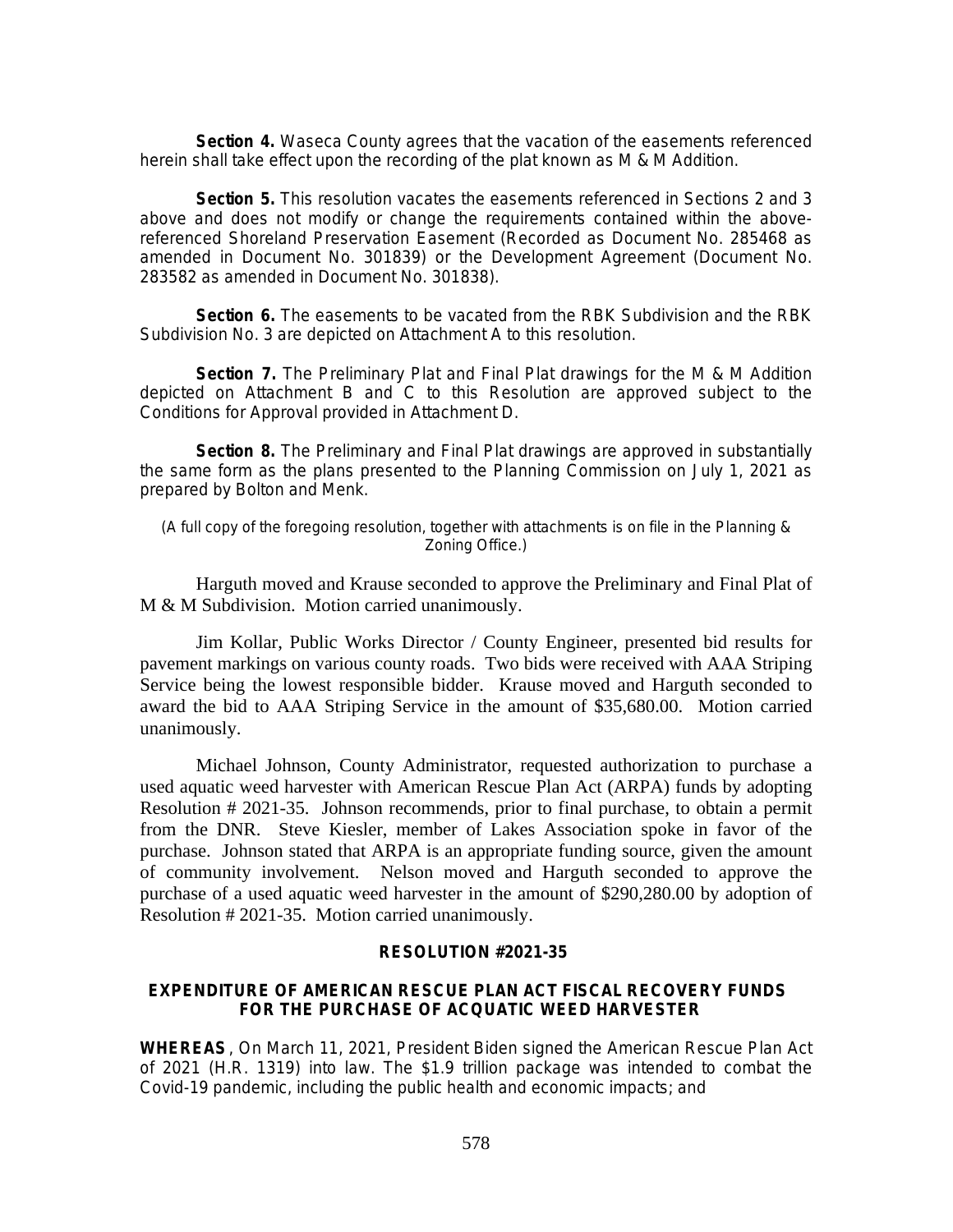**WHEREAS**, as part of the \$362 billion in federal fiscal recovery aid for state and local governments, \$65.1 billion is provided in direct aid to counties and an additional \$1.5 billion for public land counties; and

**WHEREAS**, Waseca County, as its own Local Government Unit, stands to receive approximately \$3.6 million in relief funds. To date, we have received the first tranche of approximately \$1.8 million; and

**WHEREAS**, the American Rescue Plan and supporting explanatory documents give strong emphasis to supporting economic initiatives of the tourism industry and making improvements to water quality and natural conservation; and

**WHEREAS**, natural lakes are a key economic component of tourism in Waseca County; and

**WHEREAS**, the water quality and natural vegetation in our community lakes has greatly diminished over the last several decades; and

**WHEREAS**, the Waseca County Unified Development Code emphasizes sustainable practices and care of our natural resources.

**NOW, THEREFORE, BE IT RESOLVED** , the Waseca County Board of Commissioners authorize expenditure of American Rescue Plan Fiscal Recovery Dollars in the amount of \$290,280.00 for the purchase of an aquatic weed harvester.

**BE IT FURTHER RESOLVED** , the Waseca County Board of Commissioners authorize the discretionary spending of ongoing maintenance costs in an amount to be determined and set by the Board.

Michael Johnson, County Administrator, shared that he will be scheduling an evening meeting on Tuesday, August  $17<sup>th</sup>$  to communicate with the townships regarding ARPA funding.

Sarah Berry, Public Health Director, joined the meeting via online platform for discussions regarding mask recommendations from the CDC. There are multiple considerations, with CDC "recommending" masking indoors. At this time, Sarah recommends following the CDC recommendations and recommendations only.

Michael Johnson, Administrator, shared information regarding an extension to the Early Retirement Incentive, extending the adoption date to October 1, 2021 with an effective date by the end of the year.

Human Resources Announcements were distributed.

Commissioner Reports were shared.

Having no further county board business, Harguth moved and Christopherson seconded the motion to adjourn the meeting. Motion carried unanimously and meeting adjourned at 11:27 a.m.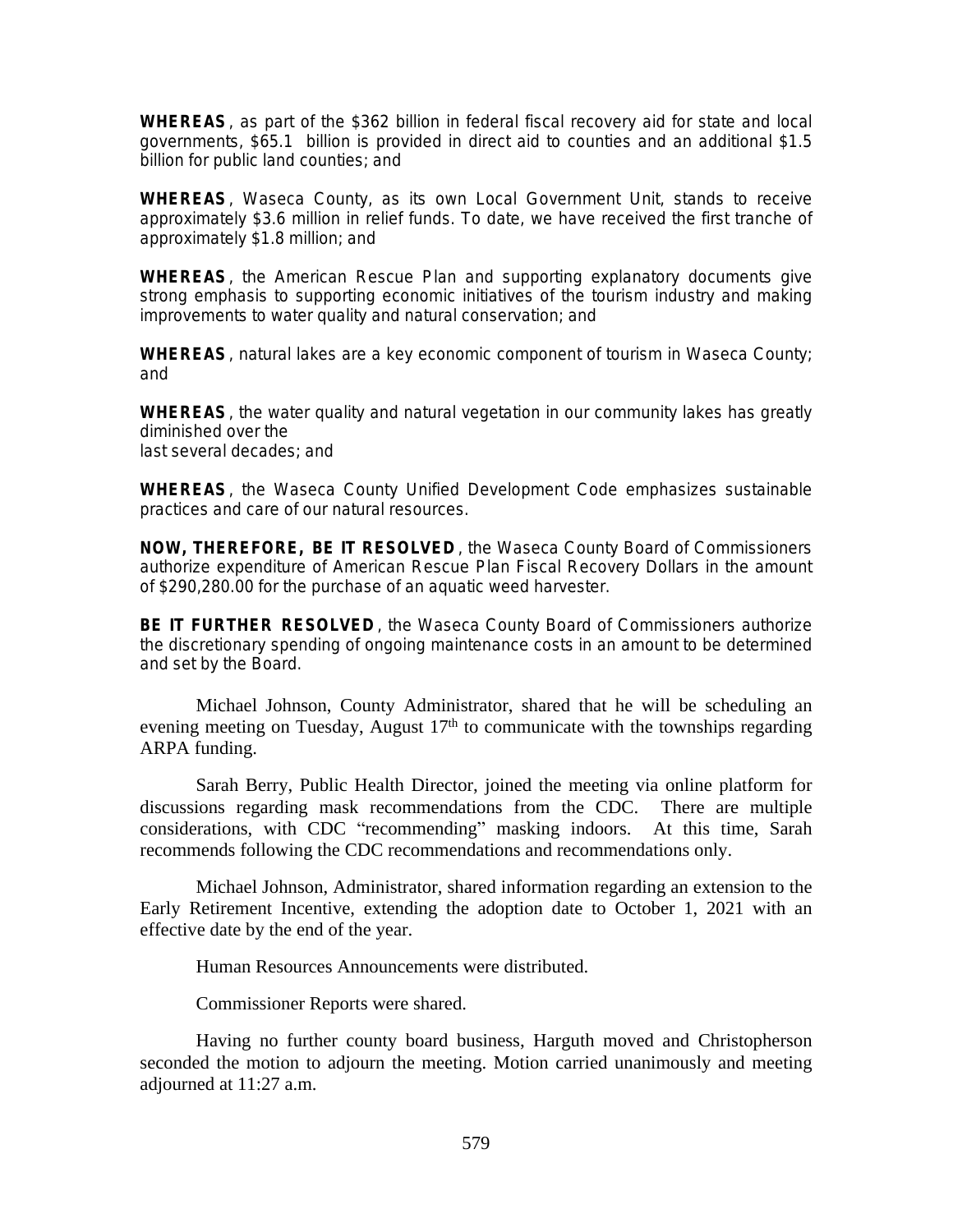DeAnne Malterer, Chairperson Waseca County Board of Commissioners

\_\_\_\_\_\_\_\_\_\_\_\_\_\_\_\_\_\_\_\_\_\_\_\_\_\_\_\_\_\_\_\_

# ATTEST:

Tamara J. Spooner, Clerk Waseca County Auditor/Treasurer

\_\_\_\_\_\_\_\_\_\_\_\_\_\_\_\_\_\_\_\_\_\_\_\_\_\_\_\_\_

The following bills were audited and allowed:

| <b>ALVIN GRAMS</b>                     | 80.00     |
|----------------------------------------|-----------|
| APG MEDIA OF SOUTHERN MN LLC           | 44.40     |
| ARNOLD'S SUPPLY AND KLEENIT CO         | 554.04    |
| <b>BETH WEIMERT</b>                    | 16.24     |
| <b>BLUE EARTH CO</b>                   | 1,170.00  |
| <b>BOB BARKER COMPANY INC</b>          | 538.36    |
| <b>BOLTON &amp; MENK INC</b>           | 1,258.50  |
| <b>BOMGAARS SUPPLY</b>                 | 456.96    |
| <b>BRAUN INTERTEC CORP</b>             | 2,200.00  |
| <b>CDW GOVERNMENT INC</b>              | 1,863.73  |
| <b>CHARLES VINCENT DAWLEY</b>          | 1,500.00  |
| <b>CIT INC</b>                         | 228.00    |
| <b>COLE PAPERS INC</b>                 | 1,371.78  |
| <b>COMMUNITY COMPLIANCE MONITORING</b> | 576.00    |
| CPS TECHNOLOGY SOLUTIONS INC           | 98.00     |
| <b>CRYSTAL VALLEY COOP</b>             | 990.41    |
| <b>DAVE'S BODY SHOP</b>                | 100.00    |
| DIVERSIFIED POLYGRAPH SERVICE INC      | 275.00    |
| <b>DTN</b>                             | 3,412.80  |
| <b>EXPRESS SERVICES INC</b>            | 2,061.64  |
| FOTH INFRASTRUCTURE & ENVIRO LLC       | 740.25    |
| <b>GOVERNMENT FORMS AND SUPPLIES</b>   | 698.95    |
| <b>GREYSTONE CONSTRUCTION</b>          | 18,000.00 |
| <b>HILLYARD INC</b>                    | 85.89     |
| <b>HY-VEE OWATONNA</b>                 | 596.32    |
| <b>INNOVATIVE OFFICE SOLUTIONS LLC</b> | 4,356.60  |
| <b>INTERSTATE POWER SYSTEMS, INC</b>   | 1,050.00  |